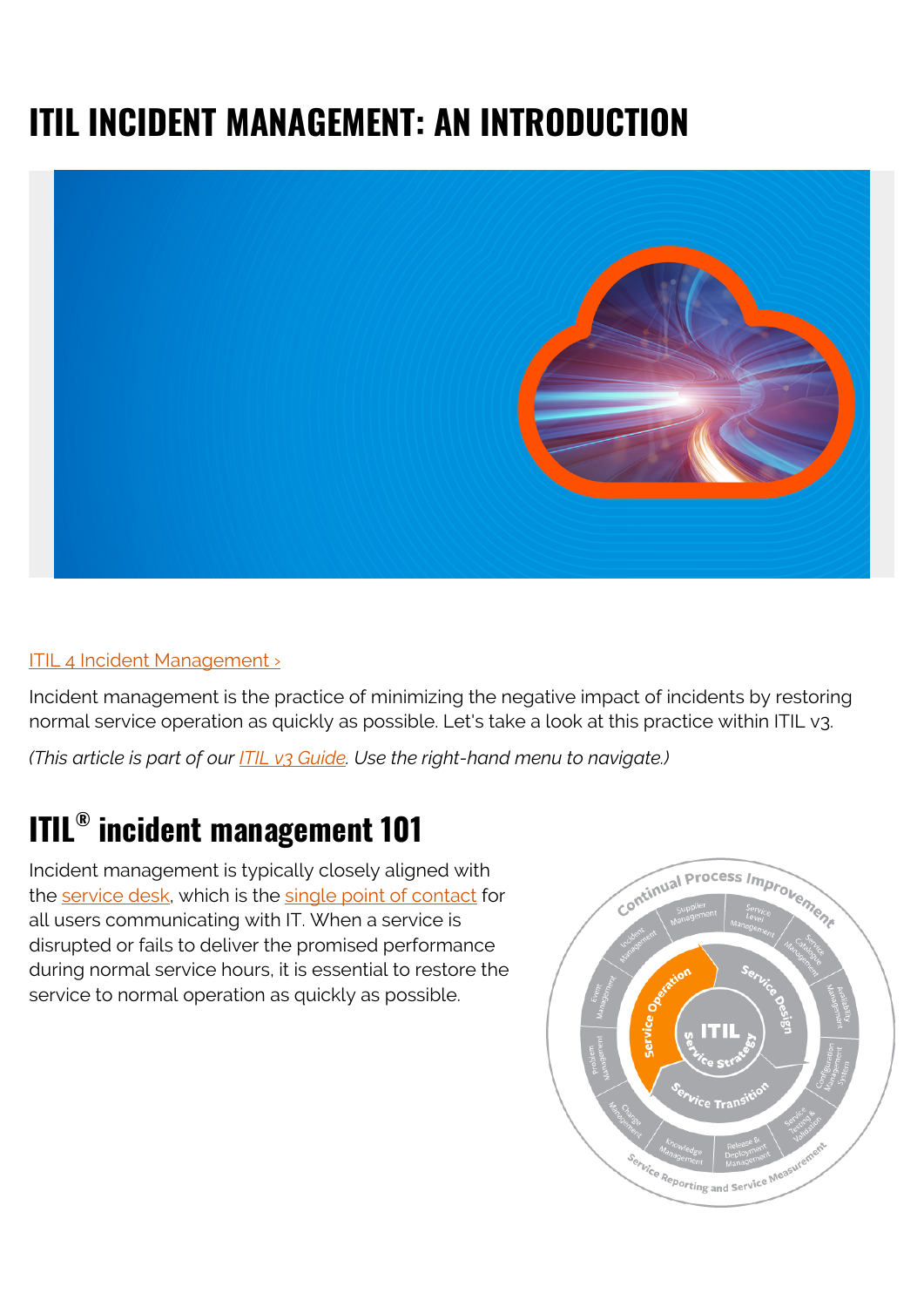Any condition that has the potential to result in a breach or degradation of service ought to trigger a response that prevents the actual disruption from occurring. These are the objectives of incident management.

#### **Download Now: ITIL 4 Best Practice e-Books**

These all-new for 2020 ITIL e-books highlight important elements of ITIL 4 best practices. Quickly understand key changes and actionable concepts, written by ITIL 4 contributors.



[Free Download ›](https://www.bmc.com/forms/itil-free-ebook.html)

## **Tasks in incident management**

Service desk personnel are usually designed as [Level 1 support,](https://blogs.bmc.com/blogs/support-levels-level-1-level-2-level-3/) which includes the following activities:

- Incident identification
- Incident logging
- Incident categorization
- Incident prioritization
- Initial diagnosis
- Escalation, as necessary, to level 2 support
- Incident resolution
- Incident closure
- Communication with the user community throughout the life of the incident

Incident management is not expected to perform [root cause analysis](https://blogs.bmc.com/blogs/root-cause-analysis/) to identify why an incident occurred. Rather, the focus is on doing whatever is necessary to restore the service. This often requires the use of a temporary fix, or workaround. An important tool in the diagnosis of incidents is the [known error database \(KEDB\),](https://blogs.bmc.com/blogs/known-error-database-an-introduction-to-kedbs/) which is maintained by problem management. The KEDB identifies any problems or known errors that have caused incidents in the past and provides information about any workarounds that have been identified.

Another tool used by incident management is the incident model. Incident models streamline the process and reduce risk. New incidents are often similar to incidents that have occurred in the past.

An incident model defines the following:

- Steps to be taken to handle the incident, the sequence of the steps, and responsibilities
- Precautions to be taken prior to resolving the incident
- Timescales for resolution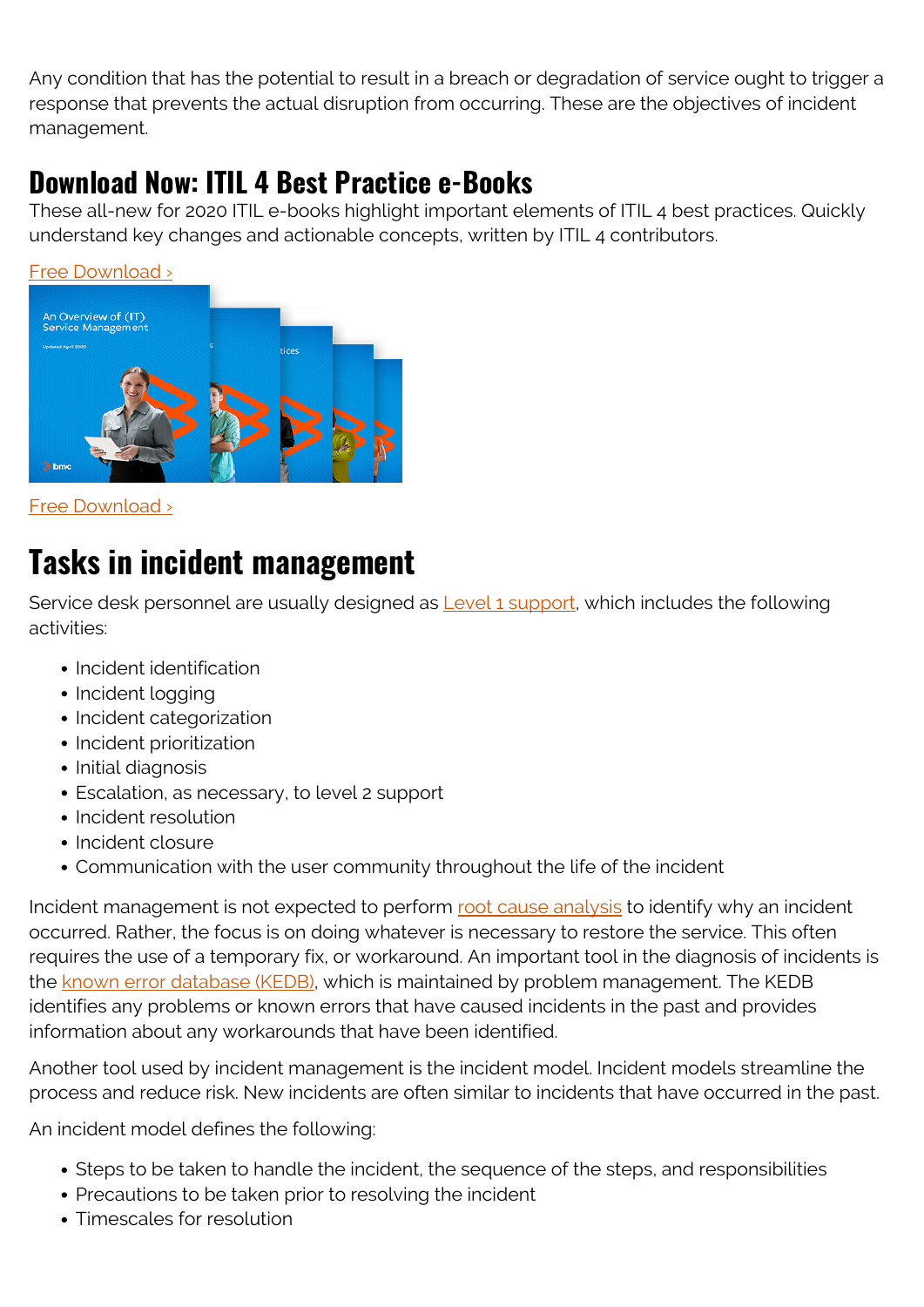- Escalation procedures
- Evidence preservation

Incident management has close relationships with and dependencies on other service management processes, including:

- [Change management.](https://blogs.bmc.com/blogs/itil-change-management/) The resolution of an incident may require the raising of a change request. Also, since a large percentage of incidents are known to be caused by implementation of changes, the number of incidents caused by change is a key performance indicator for change management.
- [Problem management.](https://blogs.bmc.com/blogs/itil-v3-problem-management/) Incident management, as noted above, benefits from the KEDB, which is maintained by problem management. Problem management, in turn, depends on the accurate collection of incident data in order to carry out its diagnostic responsibilities.
- [Service asset & configuration management.](https://blogs.bmc.com/blogs/itil-asset-configuration-management/) The configuration management system (CMS) is a vital tool for incident resolution because it identifies the relationships among service components and also provides the integration of configuration data with incident and problem data.
- [Service level management.](https://blogs.bmc.com/blogs/itil-service-level-management/) The breach of a service level is itself an incident and a trigger to the service level management process. Also, [service level agreements \(SLAs\)](https://blogs.bmc.com/blogs/sla-template-examples/) may define timescales and escalation procedures for different types of incidents.

# **What is an incident?**

ITIL defines an incident as an unplanned interruption to or quality reduction of an  $\Gamma$  service. The [service level agreements \(SLA\)](https://blogs.bmc.com/blogs/sla-template-examples/) define the agreed-upon service level between the provider and the customer.

Incidents differ from both problems and requests:

- An incident interrupts normal service.
- A problem is a condition identified through a series of multiple incidents with the same symptoms.

[Problem management](https://blogs.bmc.com/blogs/itil-problem-management/) resolves the root cause of the problem; incident management restores IT services to normal working levels.

Requests for fulfillment are formal requests to provide something. These may include training, account credentials, new hardware, license allocation, and anything else that the IT service desk offers. A request may need approvals before IT fulfills it.

Incidents interrupt normal service, such as when a user's computer breaks, when the VPN won't connect, or when the printer jams. These are unplanned events that require help from the service provider to restore normal function.

*(See how [incident & problem management](https://blogs.bmc.com/blogs/incident-management-vs-problem-management-whats-the-difference/) differ.)*

# **What is ITIL incident management?**

When most people think of IT, incident management is the process that typically comes to mind. It focuses solely on handling and escalating incidents as they occur to restore defined service levels. Incident management does not deal with root cause analysis or problem resolution. The main goal is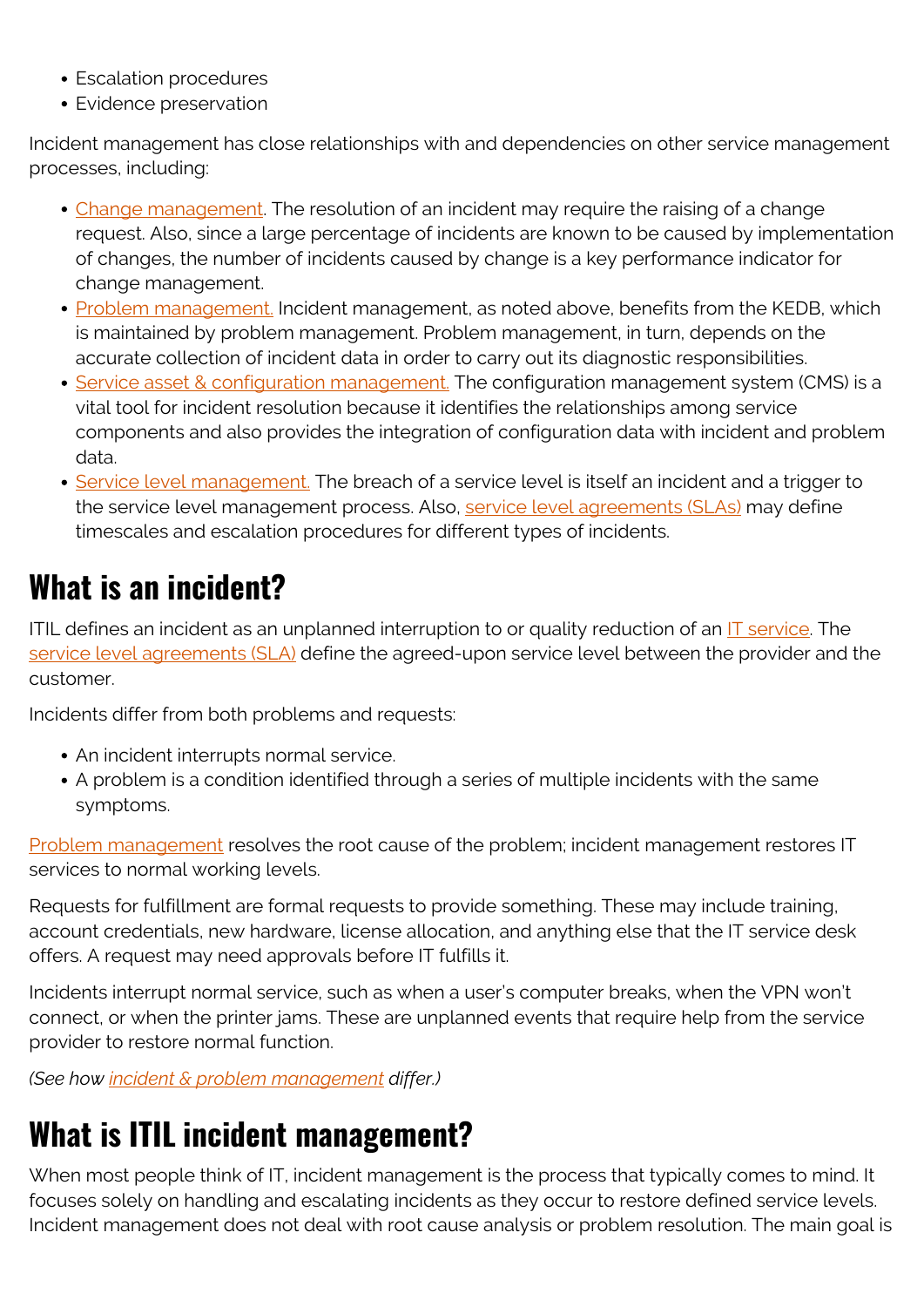to take user incidents from a reported stage to a closed stage.

Once established, effective incident management provides recurring value for the business. It allows incidents to be resolved in timeframes previously unseen. For most organizations, the process moves support from emailing back and forth to a formal ticketing system with built-in:

- Prioritization
- Categorization
- SLA requirements

The formal structures take time to develop but results in better outcomes for users, support staff, and the business. The data gathered from tracking incidents allows for better problem management and business decisions.

Incident management also involves creating incident models, which allow support staff to efficiently resolve recurring issues. Models allow support staff to resolve incidents quickly with defined processes for incident handling. In some organizations, a dedicated staff has incident management as their only role. In most businesses, the task is relegated to the service desk and its owners, managers, and stakeholders.

The visibility of incident management makes it the easiest to implement and get buy-in for, since its value is evident to users at all levels of the organization. Everyone has issues they need support or facilities staff to resolve, and handling them quickly aligns with the needs of users at all levels.

Operational incident management requires several key pieces:



- 1. A service level agreement between the provider and the customer that defines incident priorities, escalation paths, and response/resolution time frames
- 2. Incident models, or templates, that allow incidents to be resolved efficiently
- 3. Categorization of incident types for better data gathering and problem management
- 4. Agreement on incident statuses, categories, and priorities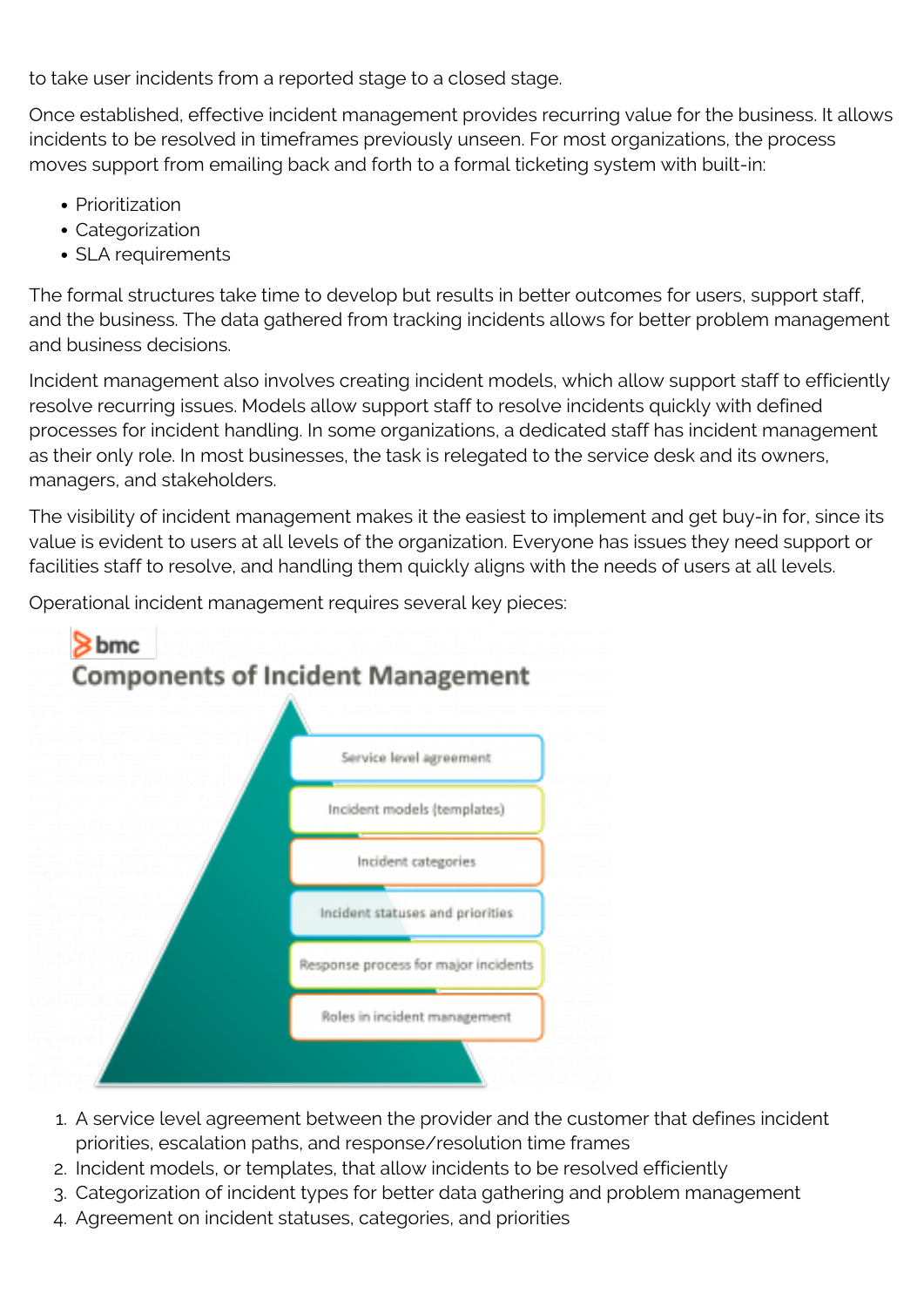- 5. Establishment of a major incident response process
- 6. Agreement on incident management role assignment

Number 5 in the list above is important to incident management. The incident manager is tasked with handling incidents that cannot be resolved within agreed-upon SLAs, such as those the service desk can't resolve. In many organizations, this person may be an IT operations manager or an IT technical lead.

*(You likely practice incident management even if you don't follow ITIL guidelines. See [our](https://blogs.bmc.com/blogs/incident-management/) [comprehensive explainer](https://blogs.bmc.com/blogs/incident-management/) for more.)*

# **Incident management's main function: The service desk**

Incident management involves several functions. The most important is the service desk.

The service desk is also known as the "help desk". The service desk is the single point of contact for users to report incidents. Without the service desk, users will contact support staff without the limitations of structure or prioritization. This means that a high-priority incident may be ignored while the staff handles a low-priority incident. Low-priority incidents, such as fixing a bad docking station, might not get resolved for weeks while the IT support staff handles the most pressing issues presented to them at that moment.

The structure of the service desk has many benefits:

- Enables support staff to handle everyone's issues promptly
- Encourages knowledge transfer between support staff
- Creates [self-service](https://blogs.bmc.com/blogs/it-self-service-portal/) models
- Collects IT trend data
- Supports effective problem management

A service desk is divided into tiers of support: [L1, L2, L3, etc.](https://blogs.bmc.com/blogs/support-levels-level-1-level-2-level-3/)

# **L1**

The first tier is for basic issues, such as password resets and basic computer troubleshooting. Tierone incidents are most likely to turn into incident models, since the templates to create them are easy and the incidents recur often. For example, a template model for a password reset includes:

- The categorization of the incident (category of "Account" and type "Password Reset", for example)
- A template of information that the support staff completes (username and verification requirements, in this case)
- Links to internal or external knowledge base articles that support the incident.

Low-priority tier-one incidents do not impact the business in any way and can be worked around by users.

#### **L2**

Second-tier support involves issues that need more skill, training, or access to complete. Resetting an RSA token, for example, may require tier-two escalation. Some organizations categorize incidents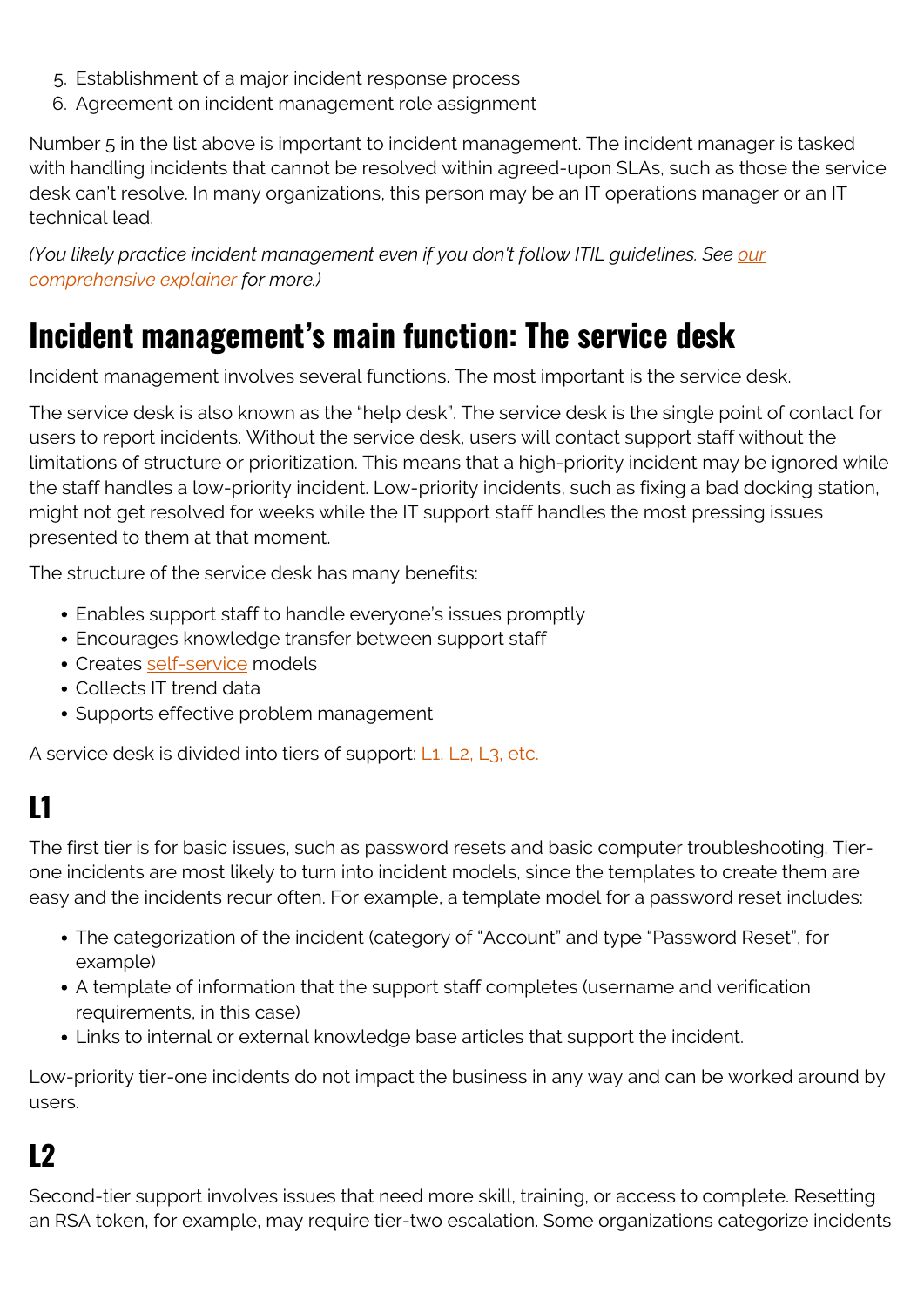reported by VIPs as tier two to provide a higher quality of service to those employees. Tier-two incidents may be medium-priority issues, which need a faster response from the service desk.

# **L3**

Correct assignment of tiers and priorities occurs when most incidents fall into tier one/low priority, some fall into tier two, and few require escalation to tier three. Those that require urgent escalation become major Incidents, which require the "all hands on deck" response.

Major incidents are defined by ITIL as incidents that represent significant disruption to the business. These are always high priority and warrant immediate response by the service desk and often escalation staff. In the tiered support structure, these incidents are tier three and are good candidates for problem management.

# **The incident process**

In ITIL, incidents go through a structured workflow that encourages efficiency and best results for both providers and customers. ITIL recommends the incident management process follow these steps:

# $\mathbf{\&}$  bmc



- 1. Incident identification
- 2. Incident logging
- 3. Incident categorization
- 4. Incident prioritization
- 5. Incident response
	- Initial diagnosis
	- Incident escalation
	- o Investigation and diagnosis
	- Resolution and recovery
	- Incident closure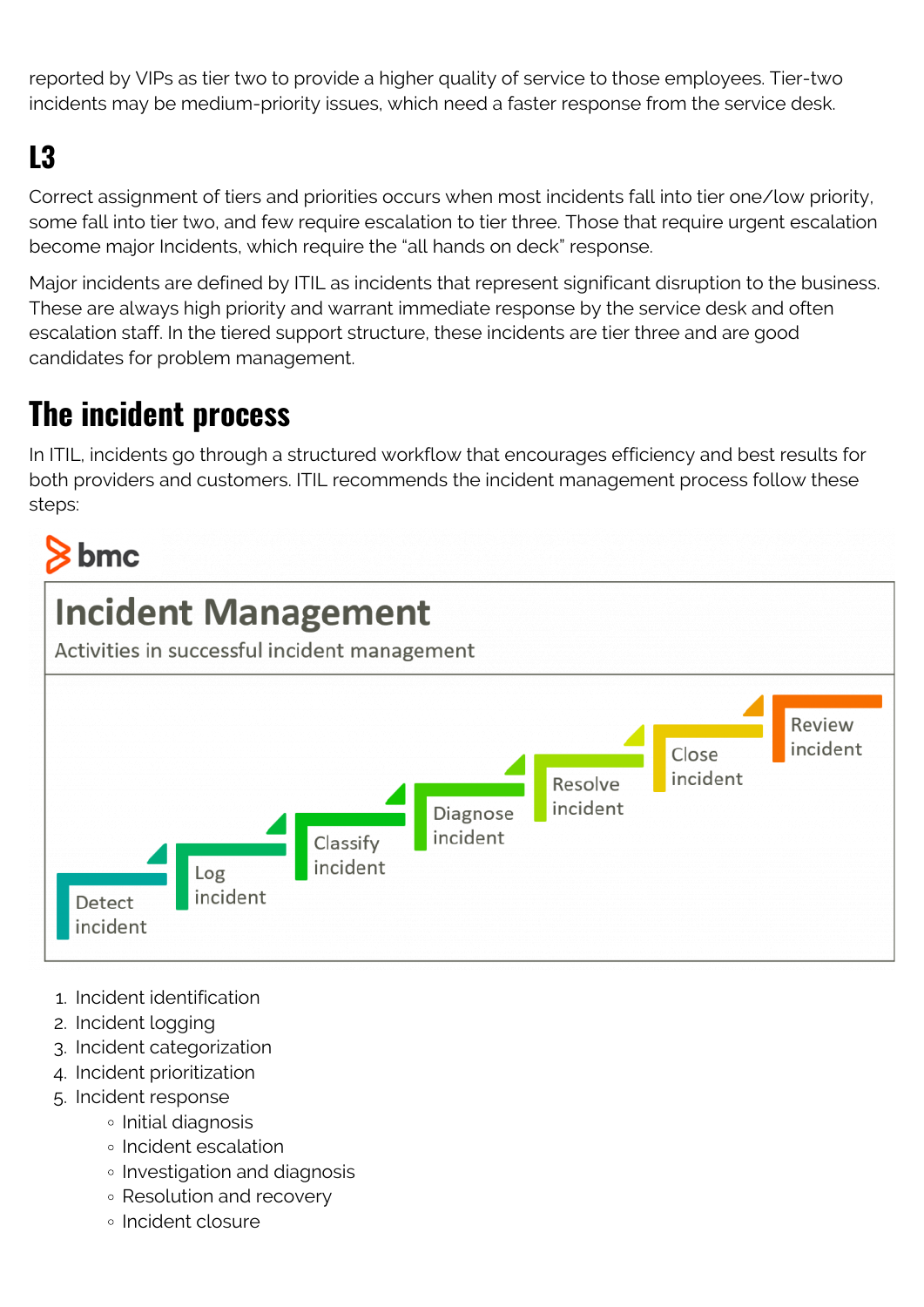The incident process provides efficient incident handling, which in turn ensures continual service uptime

#### **Incident identification**

The first step in the life of an incident is incident identification. Incidents come from users in whatever forms the organization allows. Sources of incident reporting include walk-ups, self-service, phone calls, emails, support chats, and automated notices, such as network monitoring software or system scanning utilities. The service desk then decides if the issue is truly an incident or if it's a request. Requests are categorized and handled differently than incidents, and they fall under request fulfillment.

# **Incident logging**

Once identified as an incident, the service desk logs the incident as a ticket. The ticket should include information, such as the user's name and contact information, the incident description, and the date and time of the incident report (for SLA adherence). The logging process can also include categorization, prioritization, and the steps the service desk completes.

#### **Incident categorization**

Incident categorization is a vital step in the incident management process.

Categorization involves assigning a category and at least one subcategory to the incident. This action serves several purposes. First, it allows the service desk to sort and model incidents based on their categories and subcategories.

Second, it allows some issues to be automatically prioritized. For example, an incident might be categorized as "network" with a sub-category of "network outage". This categorization would, in some organizations, be considered a high-priority incident that requires a major incident response.

The third purpose is to provide accurate incident tracking. When incidents are categorized, patterns emerge. It's easy to quantify how often certain incidents come up and point to trends that require training or problem management. For example, it's much easier to sell the CFO on new hardware when the data supports the decision.

## **Incident prioritization**

Incident prioritization is important for SLA response adherence. An incident's priority is determined by its impact on users and on the business and its urgency. Urgency is how quickly a resolution is required; impact is the measure of the extent of potential damage the incident may cause.

- 1. **Low-priority incidents** are those that do not interrupt users or the business and can be worked around. Services to users and customers can be maintained.
- 2. **Medium-priority incidents** affect a few staff and interrupt work to some degree. Customers may be slightly affected or inconvenienced.
- 3. **High-priority incidents** affect a large number of users or customers, interrupt business, and affect service delivery. These incidents almost always have a financial impact.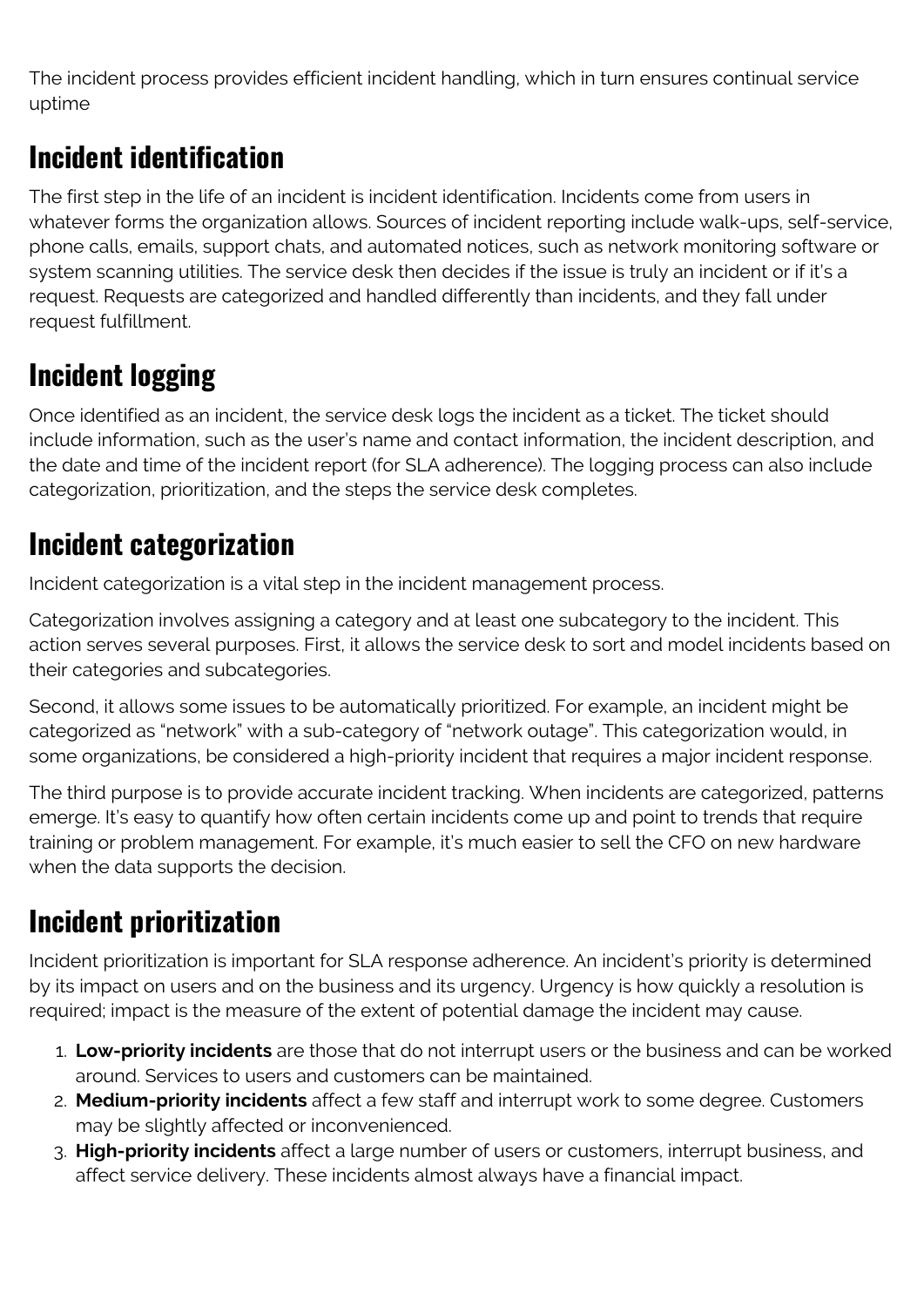### **Incident response**

Once identified, categorized, prioritized, and logged, the service desk can handle and resolve the incident.

Incident resolution involves five steps:

- 1. **Initial diagnosis.** This occurs when the user describes his or her problem and answers troubleshooting questions.
- 2. **Incident escalation.** This happens when an incident requires advanced support, such as sending an on-site technician or assistance from certified support staff. As mentioned previously, most incidents should be resolved by the first tier support staff and should not make it to the escalation step.
- 3. **Investigation & diagnosis.** These processes take place during troubleshooting when the initial incident hypothesis is confirmed as being correct. Once the incident is diagnosed, staff can apply a solution, such as changing software settings, applying a software patch, or ordering new hardware.
- 4. **Resolution & recovery.** This is when the service desk confirms that the user's service has been restored to the required SLA level.
- 5. **Incident closure.** At this point, the incident is considered closed and the incident process ends.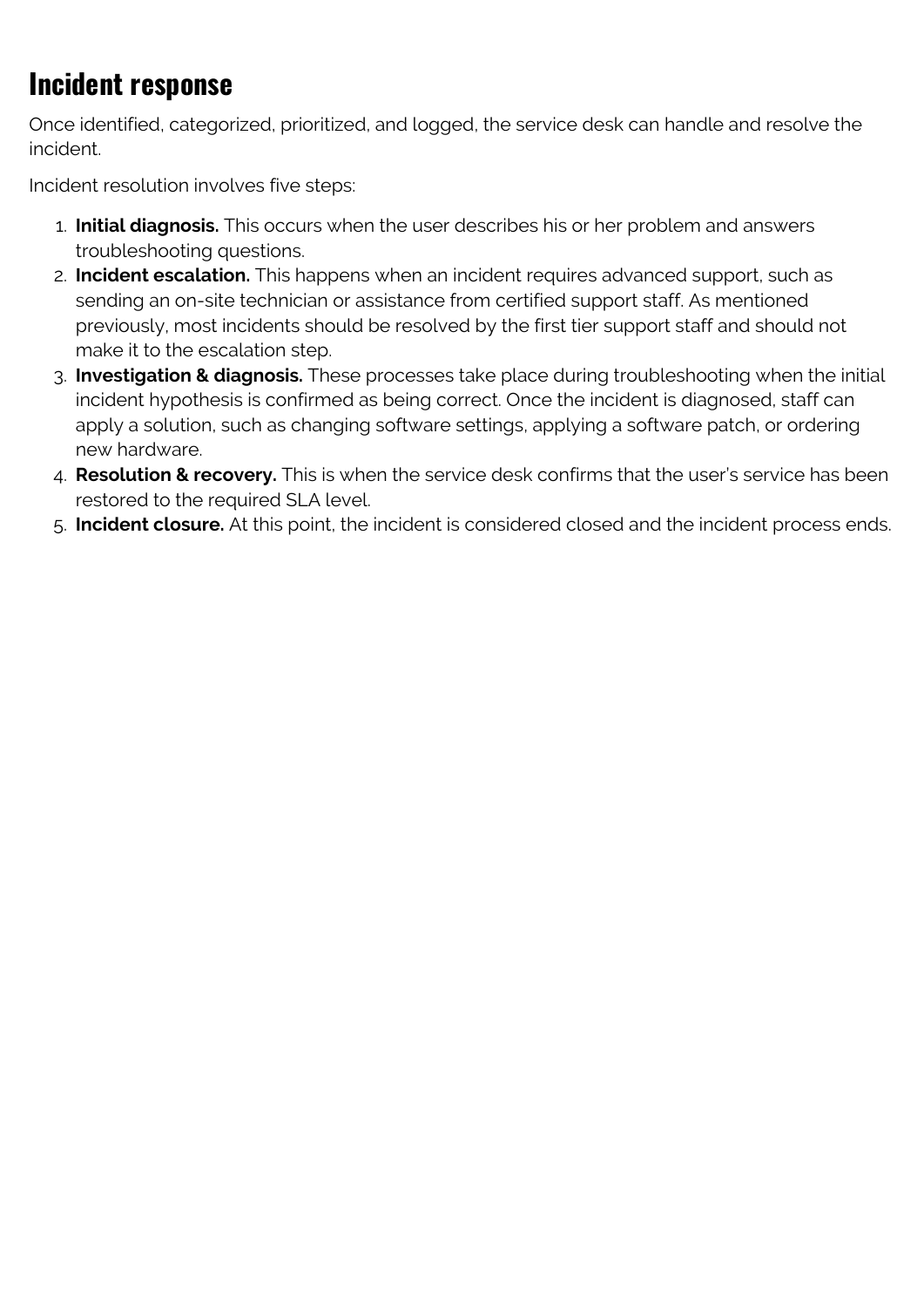

#### **Incident statuses**

Incident statuses mirror the incident process and include:

- **New** indicates that the service desk has received the incident but has not assigned it to an agent.
- **Assigned** means that an incident has been assigned to an individual service desk agent.
- **In progress** indicates that an incident has been assigned to an agent but has not been resolved. The agent is actively working with the user to diagnose and resolve the incident.
- **On hold or pending** status indicates that the incident requires some information or response from the user or from a third party. The incident is placed "on hold" so that SLA response deadlines are not exceeded while waiting for a response from the user or vendor.
- **Resolved** means that the service desk has confirmed that the incident is resolved and that the